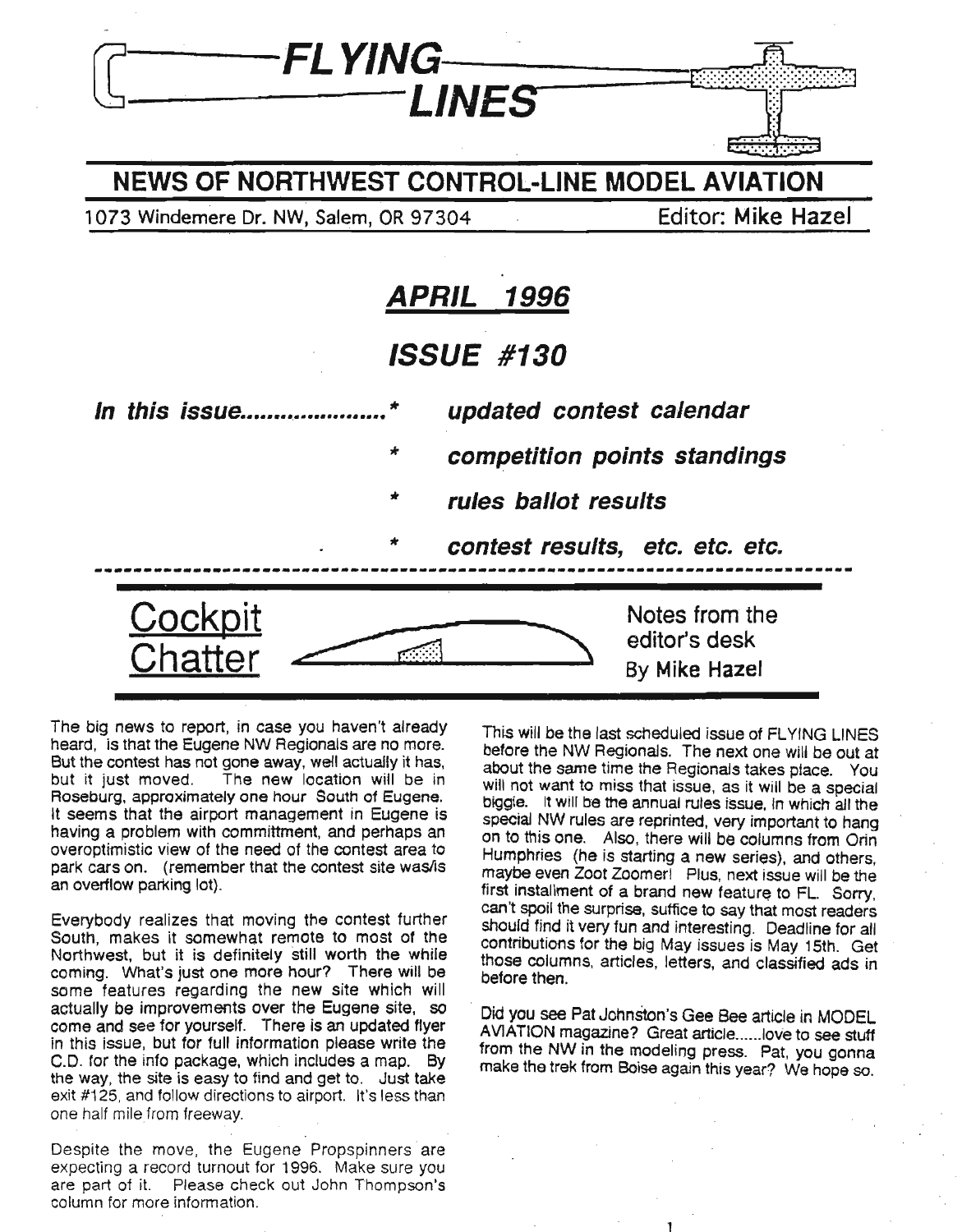We received a nice letter from Bill Darkow. Bill sez that he is moving to Olympia, Washington, and will be busy with that for the next few months so we may not see him for a little while. Bill also sent some old bits of modeling history in the Northwest, which just about blew this editor's mind! I found it to be very interesting and will be sharing some of it in upcoming Fl issues. SUffice to say that there is very little of anything that is "new".

As was mentioned on the front page, the balloting for the proposed changes to 80 MPH COMBAT, and NW FLYING CLOWN RACE rules has been completed. Uncle John reports on this in his column. He indicates that a copy of the updated rules are elsewhere in this issue, but due to space constraints the complete reprints will have to wait until next time. This will fit into the "rules issue" nicely, anyway.

Our Carrier columnist, Joe Just, has decided to take a sabbatical from FL writing duties for awhile, but promises to return. Meanwhile, anyone interested in doing some writing on Carrier? Fame and glory could be yours!

Speaking of FL articles. we could also use a columnist for Combat. Haven't pleaded or begged for awhile on this, so we'll through it out again...........Would be nice to have someone writing on the topic of Combat flying. Haven't had any offers on this. Guess this means that most Combat fliers are doers, not talkers. Hmmmm, that's not right, most Combat fliers I have met are talkers, so I quess we would have to say that they are not writers. C'mon streamer cutters, fame and glory (and a free subscription to FL) can be yours too, for just an occasional article.

.21 PROTO SPEED RULES UPDATE: Some minor changes have been enacted effective for 1996. None of these changes wilt obselete any equipment . currently in use. First of all, the wire size has changed from .018 down to .016. It may seem strange to lower the size, but the .018's were causing some pilots grief with torque rolls and are excessively large for these types of models. Other changes include: canopy min. length of 3-1/2", fin and rudder are considered total of rudder area; and sidewinder engines are allowed with matching cheek cowl.

#### SUBSCRIPTION EXPIRA TION DEPARTMENT

This is the last issue for the following subscribers: Guy· Markham, Jim Allison, Allan Beers, Karl Brown, Glen Dye, Roy Fletcher.

**----------.\_-------------------------\_..----------------\_.\_-----------------\_.-----**

#### CONTEST RESULTS

COQUITLAM, B.C., MARCH 24, 1996

MOUSE RACE I - JUNIOR (3 ENTRIES) FLYING CLOWN RACE - JUNIOR (3 ENTRIES)

| 1) DERRICK MEADOWS | 59 LAPS |
|--------------------|---------|
| 2) JAMES COX       | 29 LAPS |

3) STEPHEN COX 26 LAPS 3) DERRICK MEADOWS 186

- - 1) JAMES COX 223 LAPS
	- 2) STEPHEN COX 207
	-

MOUSE RACE I - OPEN (5 ENTRIES) FLYING CLOWN RACE - OPEN (7 ENTRIES)

- 1) BRUCE DUNCAN 5:20.56 1) RICK MEADOWS 260 LAPS<br>2) RICK MEADOWS 6:25.84 2) PAUL DRANFIELD 222 2) RICK MEADOWS 6:25.84 2) PAUL DRANFIELD<br>3) MIKE CONNOR PASS 3) LARRY BELL
- 3) MIKE CONNOR PASS 3) LARRY BELL 102
- 4) RON SALO 17 LAPS 4) JACK OSTER 101

#### TACOMA, WASHINGTON, APRIL 14, 1996

| $.15$ CARRIER $(2)$ ENTRIES)                          | PROFILE CARRIER (2 ENTRIES) | CARRIER   & II (2 ENTRIES) |
|-------------------------------------------------------|-----------------------------|----------------------------|
| 1) LLOYD MAROHL<br>181.6<br>2) RICH McCONNELL<br>59.9 | MIKE POTTER<br>205.7        | 93.5<br>1) MIKE HAZEL      |

2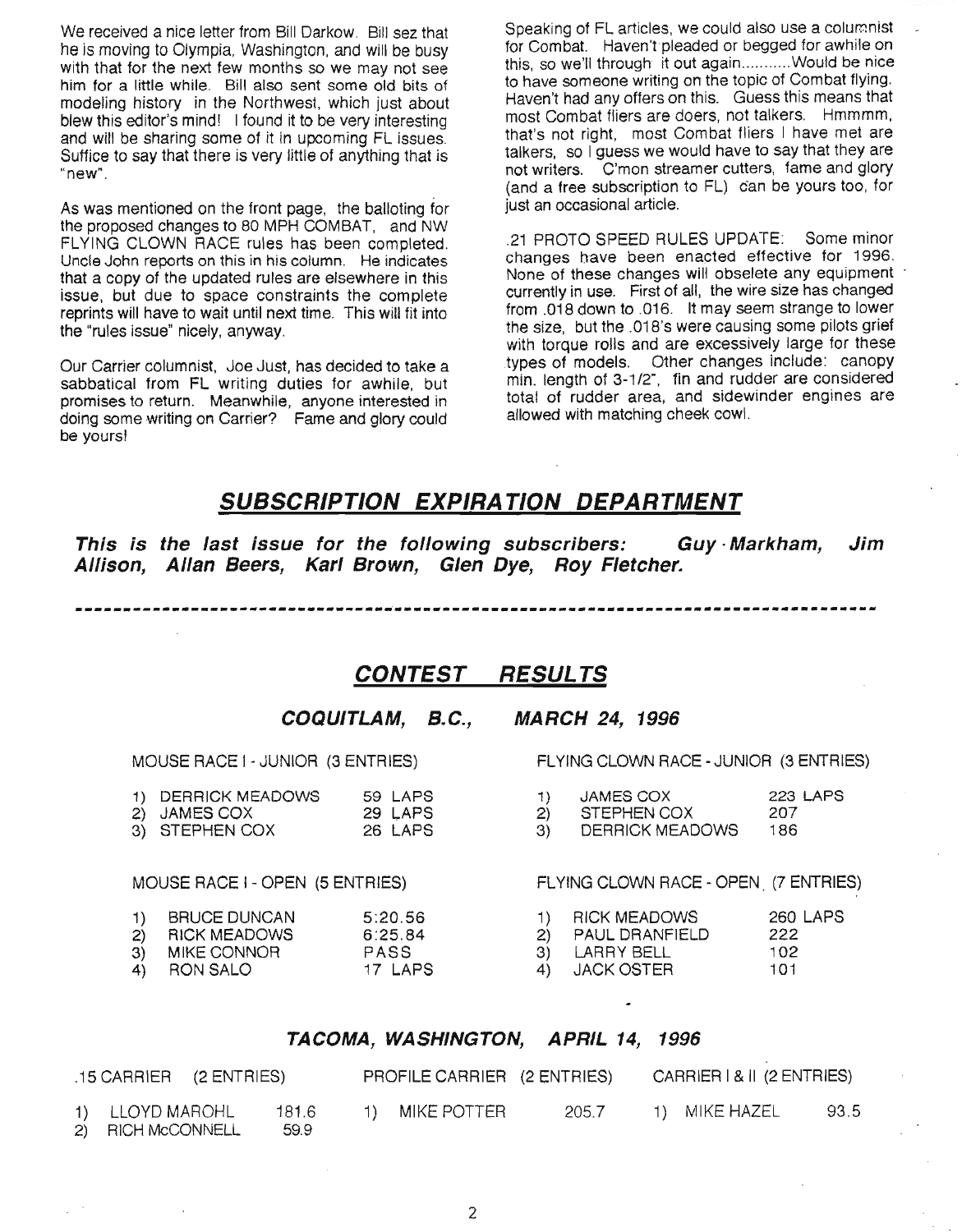

Modeling thought for the month: *"Indecision is the key to flexibility."*

### Balloting results in adjustment of clown, 80-mph rules

THE VOTERS have spoken on the questions discussed over the past couple of issues with regard to minor proposed changes to the Northwest rules for Clown Race and SO-mph combat.

As a result of the balloting, the twoairplane limit has been dropped from the SO-mph combat rules. The Clown Race 1-ounce tank rule has been clarified, and a new option for preliminary heats is provided in Clown Race.

See the last couple of months' editions of *Flying Lines* for a detailed discussion of the issues.

The new rules are published elsewhere in this edition of *Flying Lines.* It would be a good idea for fliers to find their old rules and throw the away to avoid confusion in the future. Also, feel free to distribute the rules. Note that official Northwest rules carry a date on the bottom. Latest date issues latest version of the rules.

The SO-mph rule change grew out of proposals advanced by Jeff Rein. The vote was split, but there was a clear majority in favor of deleting the two-plane limit. The SO-mph combat rules are otherwise unchanged. Another topic brought up by Jeff for future discussion is the future of the kill in the SO-mph event; that could be the subject of a future poll.

The change in the Hying Clown Race rules adds the following phrase to the I-ounce tank  $limit: with a +5% tolerance - 31cc maximum.$ This change reflects the variance in commercially sold I-ounce tanks, and clears up any gray area in regard to what tank is legal  $-$  if it holds more than 3Icc, it is too big.

The second Clown Race change allows for 7-1/2-minute preliminary heats if a majority of contestants agree. This allows contest management to shorten the time necessary to fly

the Clown Race event, which can be time consuming if there are a significant number of entries. Under the superseded rules, only 15 minute heats are provided for. The 7-1/ 2-minute heat has been used at a number of recent contests. Northwest records will continue to apply only to IS-minute heats.

The Clown Race voting was unanimous in regard to the I-ounce tank rule and nearly unanimous for allowing the 7-1 /2-minute heat.

The new rules will be used at the Northwest Regionals on Memorial Day weekend.

Speaking of the Regionals, all systems are go for 1996, but all systems had to go to a new site.

Yes, the Regionals is on for May 24-25-26, with all 40 events and all the usual trophies, merchandise prizes and sideshows, but it will not be at Eugene Airport.

It seems that Eugene Airport management is concerned about tying up the traditional Regionals site, just in case some cars may need to be parked on the overflow parking lot  $-$  which would be a first-time occurrence. In any case, the airport could not guarantee the site far enough in advance to make Regionals planning viable.

The good news is, you'll have just as much fun at the new location, which is the Roseburg Regional Airport, just off Interstate 5 in Roseburg, Ore., 70 miles south of Eugene.

Some special treats are in store for the 25th anniversary of the Northwest Regionals. The citizens of Roseburg have opened their arms to the competition, with lots of help preparing the site, cheap room rates, great banquet facilities, and so forth.

The site will feature, in addition to adequate flying space, a hangar for modeling vendors and registration, good food, and space for camping and RV parking. The banquet will be at a country club, with lots of space for anyone who wants to come. AMA President Dave Brown and District Vice President Ed McCollough are the scheduled speakers.

If you haven't yet received a flyer packet, which includes maps to the site and lodging information, contact me and I'll make sure you get one.

And then, corne to the Regionals! You'll be glad you did.

*Send comments, questions, and topics for discussion* to *fohn Thompson,* 295 W. *38th Ave., Eugene,* OR *97405 ...e-mail fohnT4051@aol.com.*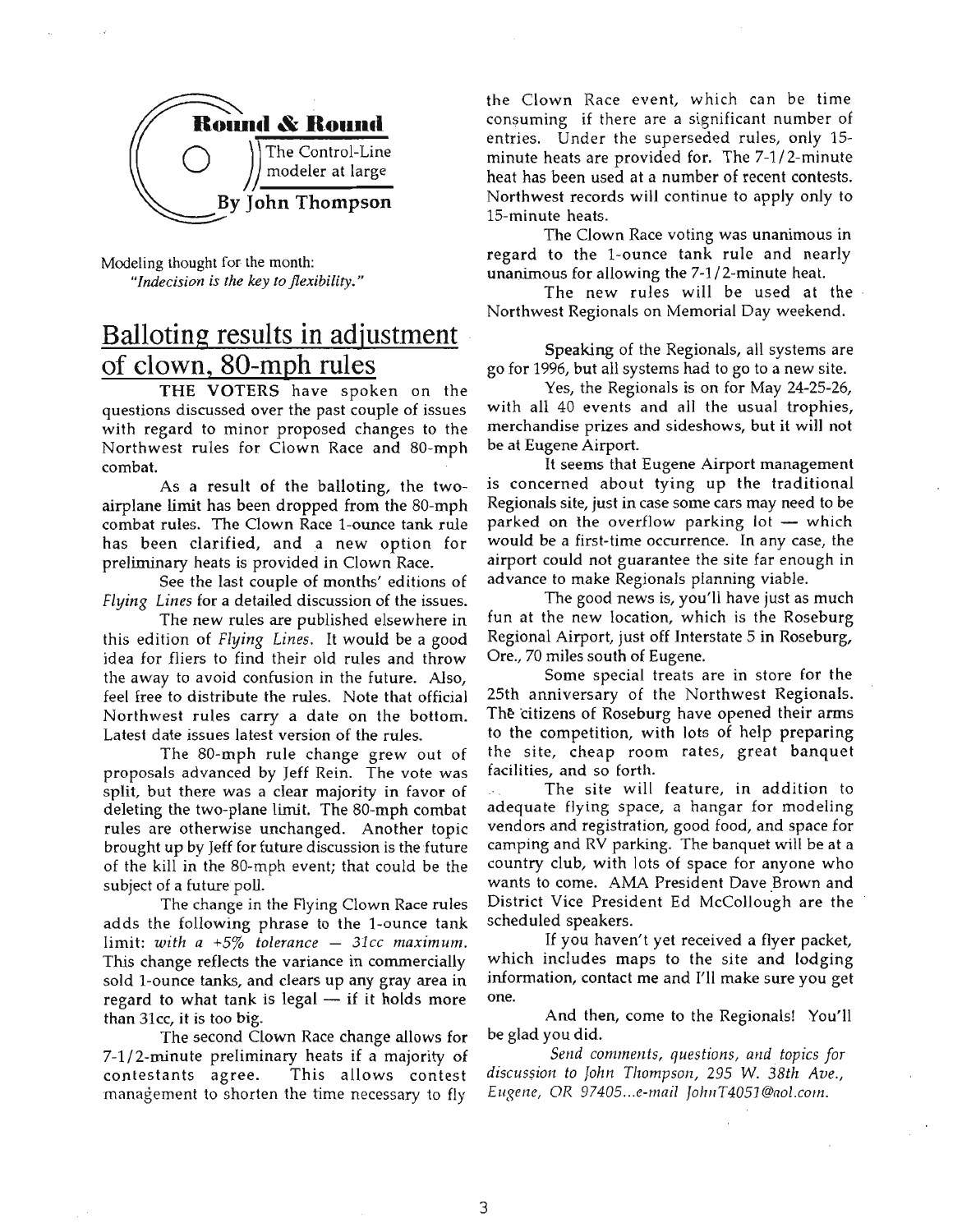

The 19% Competition season is under way, and that means the Northwest Control-Line competition standings also are under way.

Flying Lines keeps track of standings in all AMA rulebook and Northwest official events, in all Northwest sanctioned contests.

Your FL editors do their best to keep up on the results, but contest directors can help keep the standings up to date by making sure to send the results to FL immediately after the contest. When you send your report to AMA, remember to send the results to *F*L, too.

Results must include the placing in each event through fourth place and the report also must list the number of contestants in the event, in order for the point standings to be counted accurately.

. Also, please include in your report the hometown of the contestants. Only Northwest residents are counted in the standings (AMA Dist. XI and British Columbia). The score of each contestant also should be listed for general reporting purposes and for checking against the Northwest records, another popular FL feature.

Send results to statistician John Thompson. at 295 W. 38th Ave., Eugene, OR 97405. Results also can be sent via e-mail to JohnT4051@aoI.com.

Remember, only results that we receive can be counted, so send them in. If you flew in a contest t that doesn't appear to be counted, contact the contest director or FL and let us know.

Contests counted to date: March 16, Richland, Wash. March 24, Coquitlam, B.C.

#### 1996 STANDINGS

|  | MOUSE RACE CLASS I (3 contests, 13 entries) |
|--|---------------------------------------------|
|  |                                             |

| 1. Bruce Duncan | 5 |
|-----------------|---|
| Todd Ryan       | 5 |
| 3. Rick Meadows | 4 |
| VM Racing Team  | 4 |

| 5. Derrick Meadows                  |   |
|-------------------------------------|---|
| Mike Connor                         | 3 |
| Nitroholics Racing Team             | 3 |
| CLOWN RACE (3 contests, 18 entries) |   |
| 1. Todd Ryan                        | 8 |
| 2 Rick Meadows                      |   |
| <b>Joe Rice</b>                     |   |
| 4. Paul Dranfield                   | 6 |
| <b>VM Racing Team</b>               | h |

#### NORTHWEST SPORT RACE (1 contest, 5 entries)

- $\overline{1.}$  Todd Ryan 5
- 2. Nitroholics Racing Team 4<br>3. Joe Rice 3
- 3. Joe Rice 3 4. Mark Wahlster

#### OVERALL RACING (7 contests, 36 entries)

| 1. Todd Ryan               | 18 |
|----------------------------|----|
| 2. Joe Rice                | 12 |
| 3. Rick Meadows            | 10 |
| VM Racing Team             | 10 |
| 5. Nitroholics Racing Team | 7  |
| 6. Paul Dranfield          | 6  |
| 7. Larry Bell              | 5  |
| James Cox                  | 5  |
| Mac Ryan                   | 5  |
| <b>Bruce Duncan</b>        | 5  |
|                            |    |

#### TOP UNIORS (2 contests, 6 entries)

| 1. James Cox       |  |
|--------------------|--|
| 2. Derrick Meadows |  |
| 3. Stephen Cox     |  |

*Send contest results, corrections and other correspondmce regarding Northwest Competition Standings* to *John TJwmpsotl,* 295 W. *38th Ave., Eugette,* OR 97405, *e-mail* JolmT4051@aol.com.

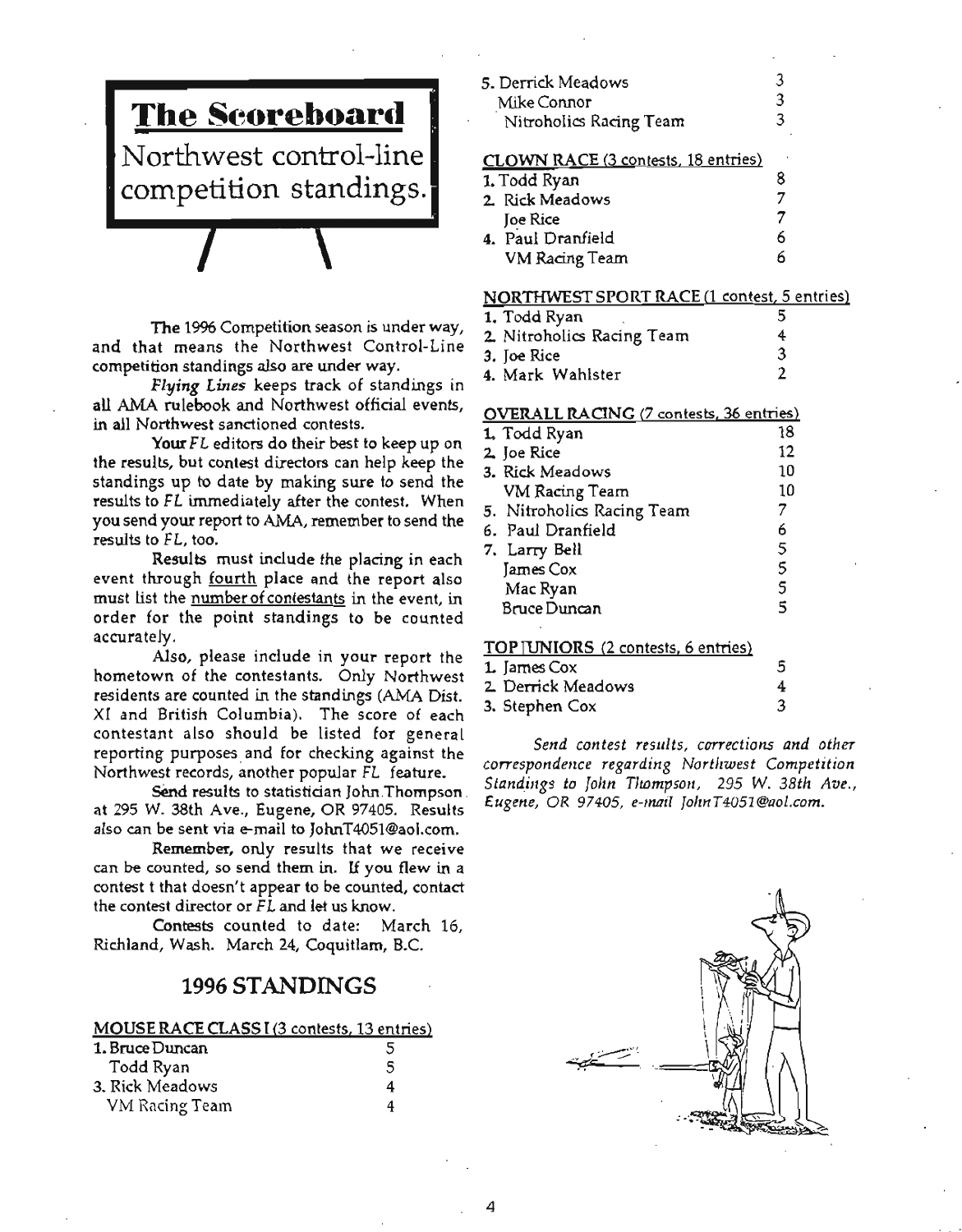The 25th annual.



May 24-25-26, 1996 The West's *biggest*

control-line model aviation event

# **SAME GREAT CONTEST - AT A NEW SITE!**

With 40 events and 124 trophies, the Northwest Regionals provides the largest selection of control-line competition events and awards available in a single contest outside the U.s. National Model Airplane Championships.

# You can compete in these great championship events:

- AEROBATICS 4 PAMPA classes, Old-Time Stunt and Classic stunt!
- COMBAT AMA, Slow, 1/2-A, 80-mph (Shutoffs required in AMA, Slow and 80-mph Combat).
- NAVY CARRIER Profile, Class I, Class II and .15 carrier!
- RACING Mouse I&II, Rat, Slow Rat, Goodyear, NW Goodyear, NW Sport, NW Super Sport, Clown
- SCALE AMA Precision, AMA Sport Scale and Profile Scale!
- SPEED 1/2-A, 1/2-A Proto, A, B, D, FAI, Jet, Formula 40, .21 sport and .21 Proto.
- JUNIOR EVENTS NWSR, NW Goodyear, Class I Mouse, 1/2-A Proto Speed

# Roseburg Regional Airport Welcomes the Regionals!

Three asphalt circles, two grass circles ... Ample parking

Camping and RV space ... Rest rooms ... On-site hobby shop ... On-site food concessions Registration, vendors and modelers' meeting place inside an airport hangar!

Motels and restaurants within walking distance!

This area is noted for warm weather with low wind velocity! TROPHIES ... MERCHANDISE PRIZES ... GRAND CHAMPIONSHIP TROPHIES

### SATURDAY NIGHT SILVER ANNIVERSARY BANQUET WITH AN AVIATION PROGRAM!

You'll like the 1996 Regionals site! Roseburg, Oregon, is 70

miles south of Eugene. The flying site at Roseburg Regional Airport is just off Interstate 5. See enclosed map.

Contest Director Craig Bartlett, 205 N.E. Cedar Lane, Corvallis, OR 97330 (541) 745-2025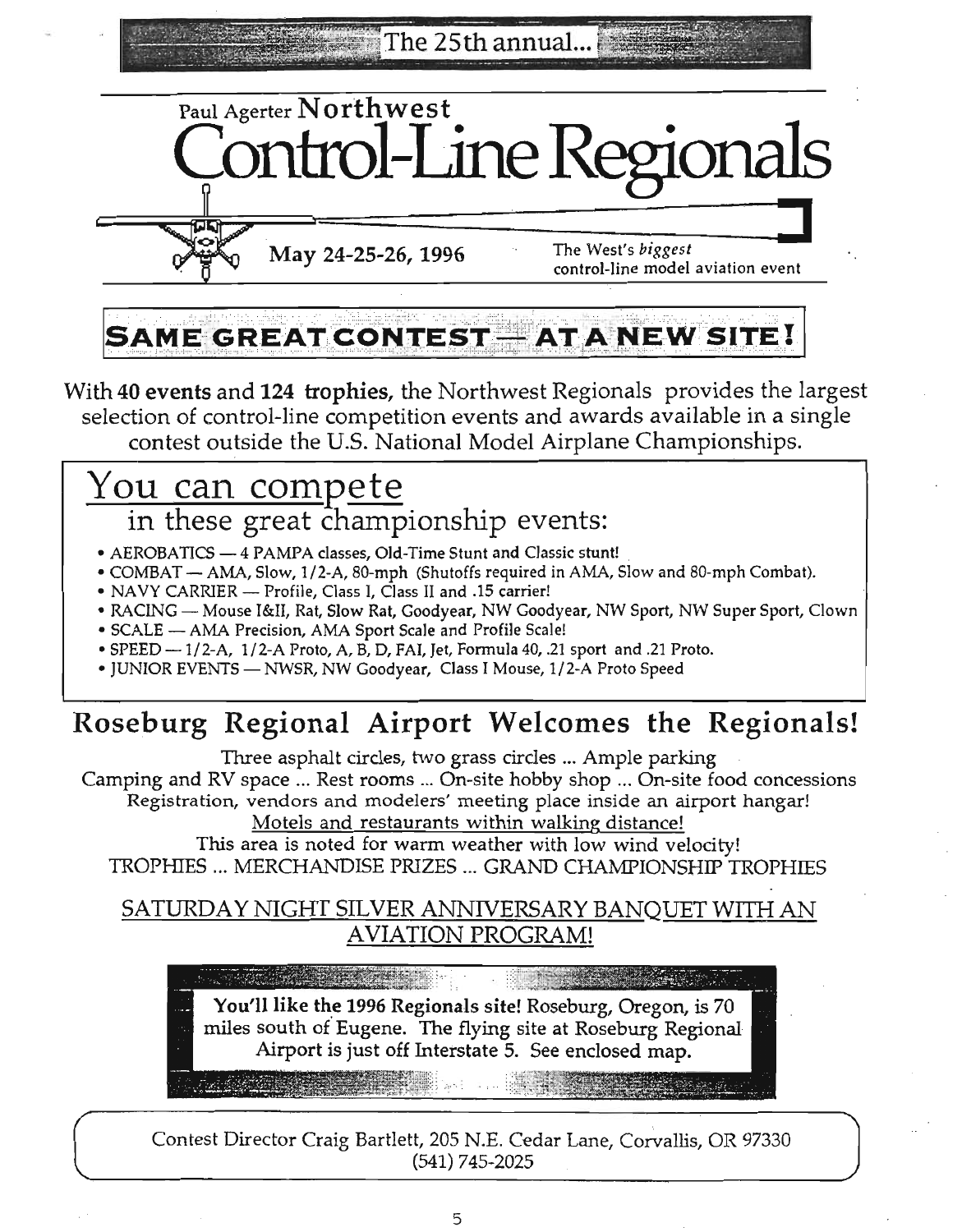### **NORTHWEST CL· CONTEST CALENDAR**

THE FOLLOWING LISTING IS A SUMMARY OF ALL KNOWN A.M.A. AND M.A.A.G. SANCTIONED EVENTS AS OF 4-17-96. FOR FURTHER INFORMATION, PLEASE CONTACT THE INDIVIDUAL LISTED. CONTEST DIRECTORS AND CLUB LEADERS ARE ENCOURAGED TO CONTACT <u>FLYING LINES</u> AS SOON AS POSSIBLE WITH THEIR PLANS, INCLUDING REVISIONS AND TENTATIVE DETAILS.

APRIL 20: PORTLAND, OREGON EVENTS: MOUSE RACE I (JR ONLY), NORTHWEST SPORT RACE, NW FLYING CLOWN RACE, CARRIER: CLASS I, CLASS II, & PROFILE FLOWN RECORD RATIO SITE: DELTA PARK. SPONSOR: NORTHWEST FIREBALLS. CONTACT:. WAYNE SPEARS, 7454 N. BURR, PORTLAND, OR 97203 PHONE: (503) 286-1397

APRIL 28: RICHMOND, B.C. EVENT: OLD TIME STUNT SITE: RICE MILL ROAD SPONSOR: PACIFIC AEROMODELLERS CLUB. CONTACT: ?????????????????

MAY 4 & 5: RICHLAND, WASHINGTON EVENTS: CLASS I MOUSE RACE, FLYING CLOWN RACE, NW GOODYEAR, NW SUPER SPORT RACE, PROFILE CARRIER, .15 CARRIER, CLASS I & II CARRIER COMBINED, AMA RECORD RATIO SPEED, NORTHWEST RECORD RATIO SPEED, OLD TIME STUNT. SITE: COLUMBIA POINT MARINA PARK. SPONSOR: COLUMBIA BASIN BALSA BASHERS. CONTACT: PAUL RICE (509) 627-3142

MAY 11: RICHMOND, B.C. EVENT: CARRIER (CLASSES ???????) SITE: RICE MILL ROAD. SPONSOR: PACIFIC AEROMODELLERS CLUB. CONTACT: ?????????????

MAY 24 & 25 & 26: ROSEBURG, OREGON NORTHWEST CL REGIONALS EVENTS: PRECISION AEROBATICS IN FOUR PAMPA CLASSES, OLD TIME STUNT, CLASSIC STUNT, AMA FAST COMBAT, AMA SLOW COMBAT, AMA 1/2 A COMBAT, 80 MPH COMBAT, PROFILE CARRIER, CLASS I CARRIER, CLASS II CARRIER, .15 CARRIER, MOUSE RACE I, MOUSE RACE II, AMA RAT RACE, SLOW RAT, AMA GOODYEAR, NW GOODYEAR, NW SPORT RACE, NW SUPER SPORT RACE, NW FLYING CLOWN RACE, AMA PRECISION SCALE, AMA SPORT SCALE, PROFILE SCALE, 1/2 A SPEED, A SPEED, B SPEED, D SPEED, JET SPEED, FAI SPEED. FORMULA 40 SPEED, .21 SPORT SPEED, 1/2 A PROFILE PROTO SPEED, .21 PROTO SPEED. SITE: ROSEBURG REGIONAL AIRPORT. SPONSOR: EUGENE PROPSPINNERS CONTACT: CRAIG BARTLETT, 205 NE CEDAR LANE, CORVALLIS, OREGON 97330 PHONE (541) 745-2025

JUNE 15: RICHMOND, B.C. EVENTS: NW FLYING CLOWN RACE, .15 SPORT RACE, JUNIOR ONLY MOUSE RACE. SITE: RICE MILL ROAD SPONSOR: PACIFIC AEROMODELLERS CLUB. CONTACT: ????????????????????????

JUNE 22 & 23: KENT, WASHINGTON 1996 STUNTATHON EVENTS: PRECISION AEROBATICS, OLD TIME STUNT, CLASSIC STUNT, NATIONAL RECORD RATIO SPEED, NORTHWEST RECORD RATIO SPEED. SITE: BOEING SPACE CENTER, KENT, WASHINGTON. SPONSOR: SEATILE SKYRAIDERS. CONTACT: DAVE GARDNER (206) 226-9667, OR FAX (206) 226-2759

JUNE 29 & 30: SNOHOMISH, WASHINGTON 1996 BLADDER GRABBER EVENT: AMA FAST COMBAT SITE: HARVEY FIELD. CONTACT: NORM McFADDEN (206) 745-1314, OR HOWARD RUSH (206) 746-5997

#### JULY 8 - 13: MUNCIE, INDIANA AMA CONTROL LINE NATIONALS

JULY 20 & 21: COQUITLAM, B.C. CAN-AM SPEED CHAMPIONSHIPS EVENTS: ALL CLASSES OF SPEED FLOWN AGAINST NORTHWEST RECORDS & SPECIAL JR ONLY CLASS I MOUSE PROTO EVENT. SITE: UPPER COQUITLAM RIVER PARK. SPONSOR: VANCOUVER GAS MODEL CLUB. CONTACT: BRUCE DUNCAN (604) 855-7295 OR' RON SALO (604) 279-0530

#### JULY 27 & 28: RICHMOND, B.C.

EVENTS: NW FLYING CLOWN RACE, NW SPORT RACE, PRECISION AEROBATICS, OLD TIME STUNT, PROFILE SCALE, CARRIER. SITE: RICE MILL ROAD SPONSOR: PACIFIC AEROMODELLERS CLUB. CONTACT: ?????????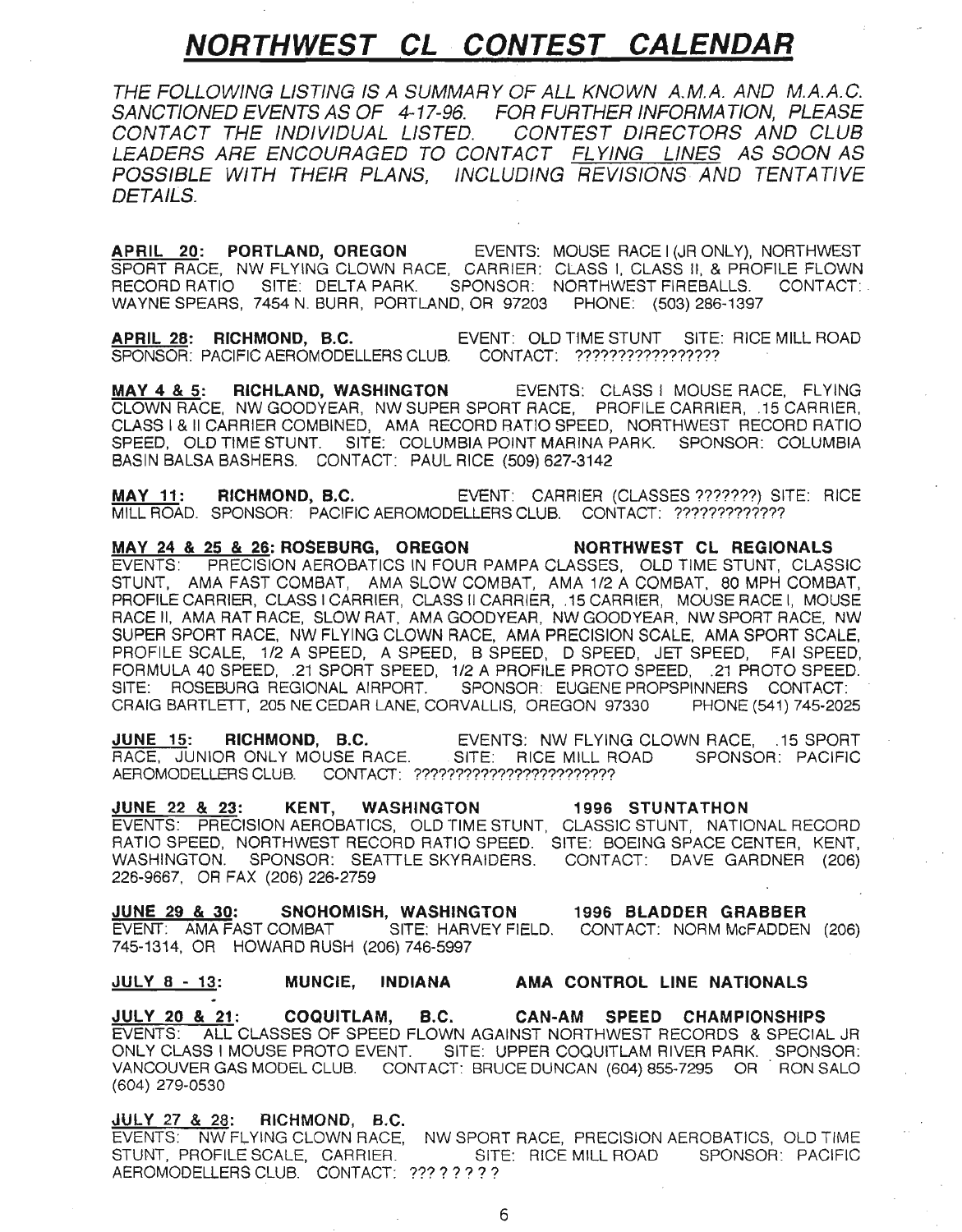AUGUST 3: RICHLAND, WASHINGTON EVENTS: 1/2 A COMBAT, 80 MPH COMBAT SITE: BURBANK SCHOOL. SPONSOR: COLUMBIA BASIN BALSA BASHERS. CONTACT: DON STEWART, 1922 THAYER DRIVE, RICHLAND, WA 99352 (509) 946-0915

SEPTEMBER 14 & 15: KENT, WASHINGTON 1996 RAIDER ROUNDUP EVENTS: TENTATIVE SITE: BOEING SPACE CENTER SPONSOR: SEATILE SKYRAIDERS CONTACT: JOE DILL, 22533 152ND AVESE, KENT, WA 98042 PHONE: (206) 631-2367

SEPTEMBER 29: COQUITLAM, B.C. EVENTS: NW FLYING CLOWN RACE, MOUSE RACE I. SITE: UPPER COQUITLAM RIVER PARK. SPONSOR: PACIFIC AEROMODELLERS CLUB. CONTACT: ???????

OCTOBER ?????: EUGENE, OREGON REALLY RACING & FALL FOLLIES EVENTS: RACING, PRECISION AEROBATICS. DETAILS TENTATIVE

OCTOBER 5 & 6: RICHLAND, WASHINGTON DESERT CARRIER BASH EVENTS: PROFILE CARRIER, .15 CARRIER, CLASS I & II CARRIER COMBINED, FLYING CLOWN RACE, CLASS I MOUSE RACE, NW SPORT RACE, NW SUPER SPORT RACE, OLD TIME STUNT. SITE: HORN RAPIDS ATHLETIC COMPLEX. SPONSOR: COLUMBIA BASIN BALSA BASHERS CONTACT: PAUL RICE (509) 627-3142

FLYING LINES is produced by a staff of volunteers interested in keeping lines of communication open between Northwest region control line modelers. FLYING LINES is independent of any organization, and is made possible by the financial support of its base of subscribers.

The FLYING LINES staff: John Thompson, Orin Humphries, Jim Cameron, Paul Gibeault, Gerald Schamp; Mike Hazel, editor. Contributions for publication are welcomed. Any material submitted to the editor which is not for publication should be indicated as such. Duplication of contents is permissible, provided source is acknowledged.

FL YING LINES is published nine times per year. Subscription rate is \$13.00 for USA, and \$15.00 for Canada (U.S. funds). SUbscription expiration is noted on the mailing label - check the issue number listed after name.

 $\sim$   $-$ 

#### FROM CHRIS COX, OF THE PACIFIC AEROMODELLERS CLUB:

Hi Mike, A summary of our 24 March Flying Clown and Mouse I sanctioned contest.

.\_---\_.\_-------

Of particular interest was Bruce Duncan, Ron Salo, James and Stephen Cox were all running the new Cox "Venom" engines in Mouse. Both Bruce and Ron have already blown tops off the new light weight piston assemblies during testing, however, Larry Renger of Cox Hobbies assures us that the problem has been rectified for the new batch coming out.

Ron had a couple of unrelated problems during the heat races and failed to quality. Jame's engine is a little tight, but seems to be coming on. However the engine Bruce was using and Stephen's engine are extremely hot! Bruce qualified with a 2:42.75 and Stephen posted a 2:42.12 (a new NW record?) ......yes, a new record, editor. Bruce cruised to a easy first in Open with a sizzling time of 5:20.56, and 3 pit stops (third pit made at 99 lapsl). Stephen and James unfortunately had a line foul up early in the race and did not finish. Luckily, neither airplanes or engines were damaged.

Should you decide to try one of these new Venoms, I would strongly recommend you dismantle the engine prior to running, as some metal filings have been discovered in a few of them. While you're in there, be sure that the fuel pick-up tube is located on the outboard side of the tankl Also, a washer and short piece of fuel tubing to replace the needle valve spring seems to go a long way in providing a steadier engine run.

Flying Clown saw 10 entries, which Included two new Nelsons on the scene. Henry Hajdik's Nelson was taching no less than 27,500 RPM, however, due to a loss of control shortly after (during) take-off, he crashed and in so doing also dragged Mike Connor to his death. Rick Meadows was running the other Nelson and posted a respectable 260 laps in spite of at least 3 poor pit stops. Problems have now been resolved, and Rick is hoping to threaten Todd Ryan's record in the near future. Paul Dranfield continues to get respectable results from his diesels.

Three new additions for the 200 lap club: Rick Meadows - 260, Paul Dranfield - 222, and Stephen Cox - 207.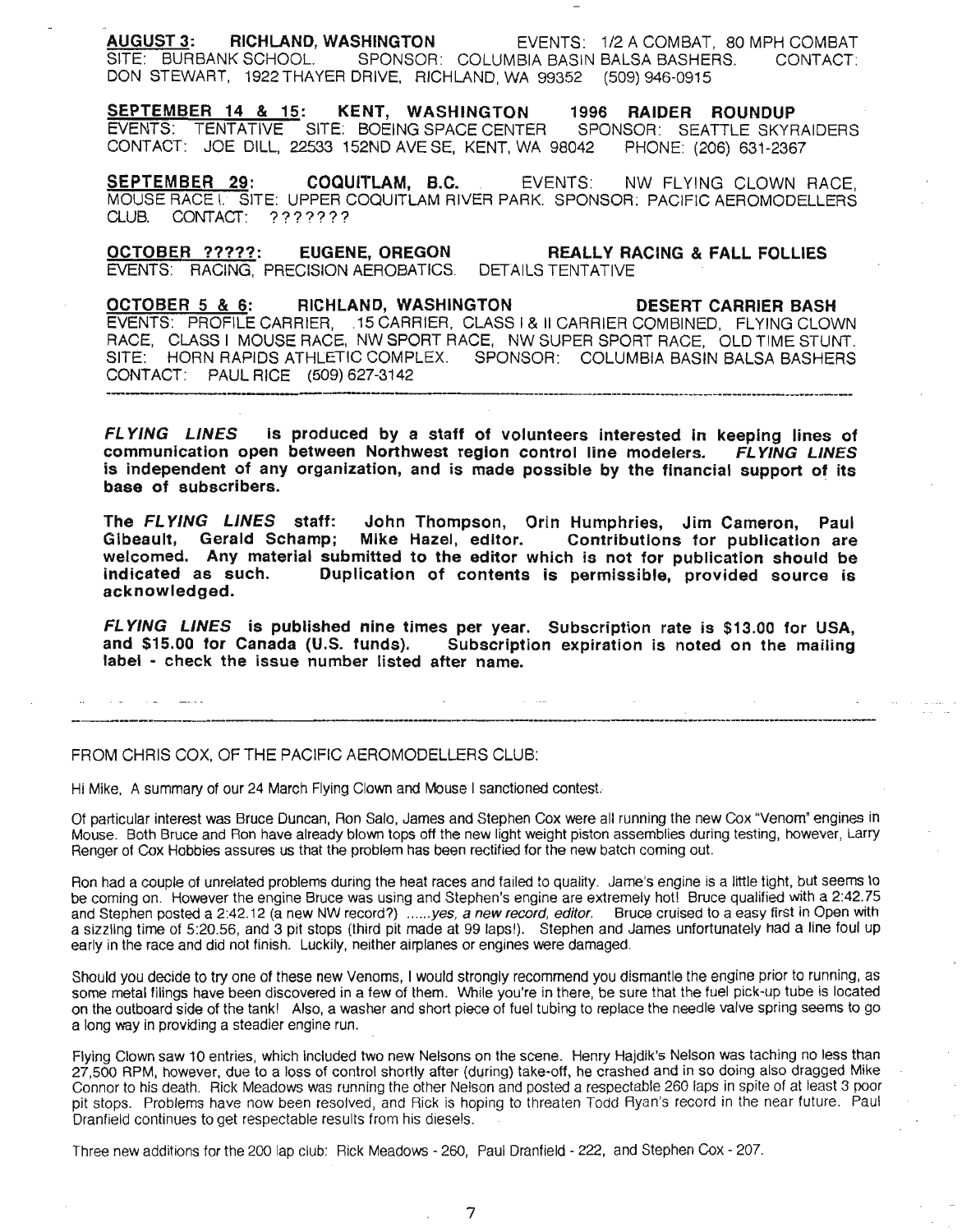

COLUMBIA BASIN BALSA BASHERS PRESENT....

### MAY BALSA BASH VII

MAY 4TH AND 5TH, 1996 COLUMBIA POINT MARINA PARK Richland WA

Even ts will be:  $MAY$  4th

| CL I Mouse        | (ISO) | $9:30$ am        |
|-------------------|-------|------------------|
| N.W. Goodyear     | (ISO) | $10:00$ am       |
| N.W. Flying Clown | (ISO) | $11:30$ am       |
| N.W. SuperSport   | (ISO) | $2:00~\text{pm}$ |

| MAY 5TH | Carrier Class I and II (combined) |                  |
|---------|-----------------------------------|------------------|
|         | Carrier Class .15                 | (all events JSO) |
|         | Carrier Profile Class             |                  |

and

N. W. and AMA Record Ratio Speed (JSO)

and Old Time Style Stunt (BASHER RULES\*) (JSO) 9:00 am to 4:00 pm

Carrier Deck and Speed Circle Open for Practice 3:30 pm to 4:00 pm Saturday

Trophies to Third Place CD: Paul Rice (509) 627-3142 Sponsor: Columbia Basin Balsa Bashers Entry Fee: \$5.00 per event, \$25 Max. \* ANY OTS eligible plane or any profile flying *ors* 1952 pa ttern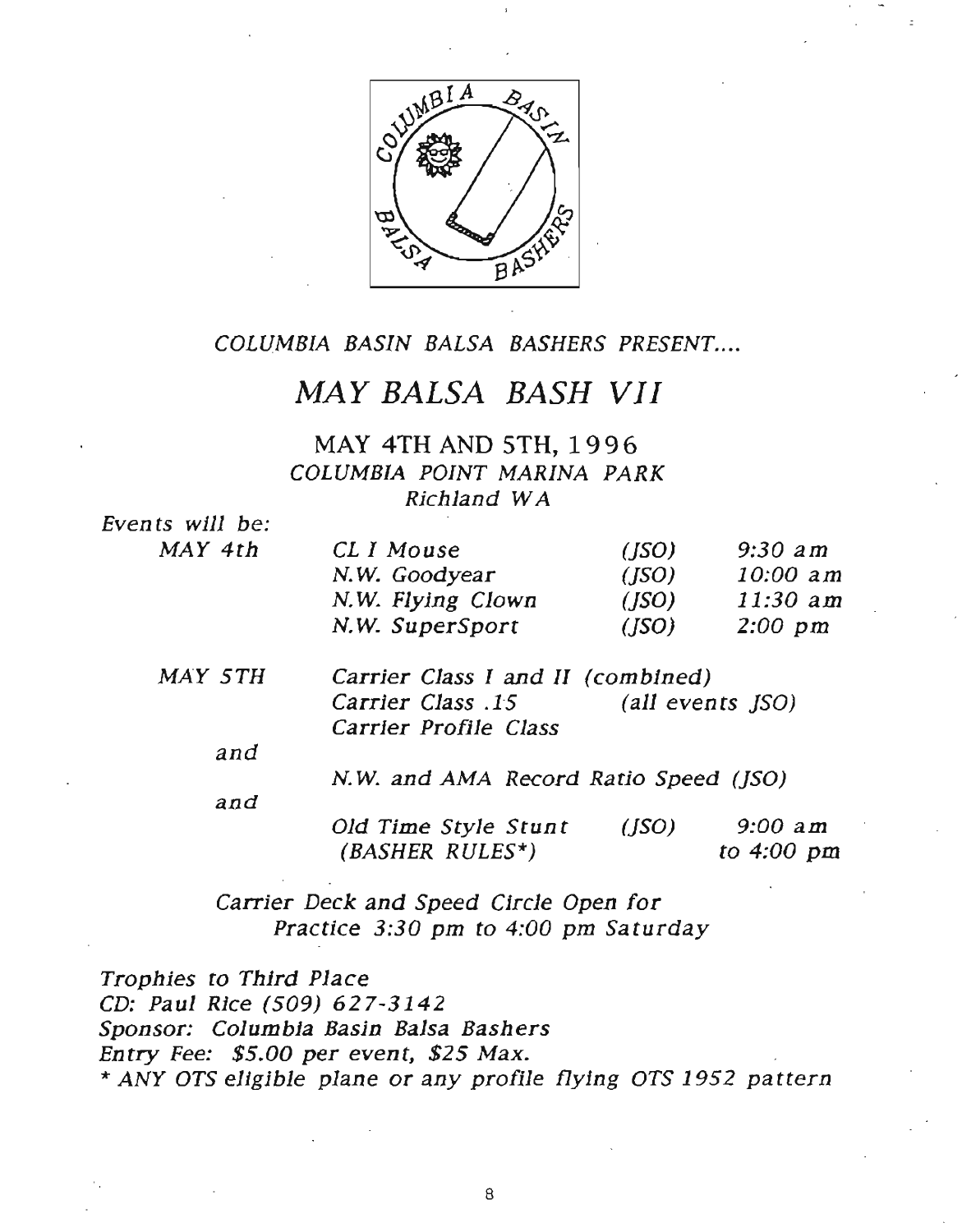## ANNOUNCING

The Seattle Skyraiders / Jim Parsons'Memorial

STUNT-A-THON , 9 6

> The Northwest's Premier All-Stunt Contest Plus Record Ratio Speed Flying on Saturday

### June 22nd and 23rd, 1996

Boeing Space Center, Kent, Washington

Flying site is on West Side of Space Center, in the large parking lot. Enter from S. 212th St, across from the KOA

### SCHEDULE:

| <b>SATURDAY, June 22:</b> | 9 AM Old Time Stunt JSO                         |
|---------------------------|-------------------------------------------------|
|                           | <b>1 PM Classic Stunt JSO</b>                   |
|                           | 9 AM - 4 PM: National and NW Record Ratio Speed |

### \*\*Informal Pizza Dinner Saturday Night! \*\*

SUNDAY, June 23: 9 AM Official Flying Starts

EVENTS: PAMPA Beginner (short pattern) PAMPA Intermediate (301 - 400 points)

PAMPA Advanced (401 • 500 points)

PAMPA Expert (500 • up points)

### NO TRICK EVENTS THIS YEAR, JUST THE STRAIGHT STUFF!

For Information, contact: Dave Gardner, C.D., (206) 226-9667 or fax: (206) 226-2759

cldavid\modstuff\stnthn96.doc